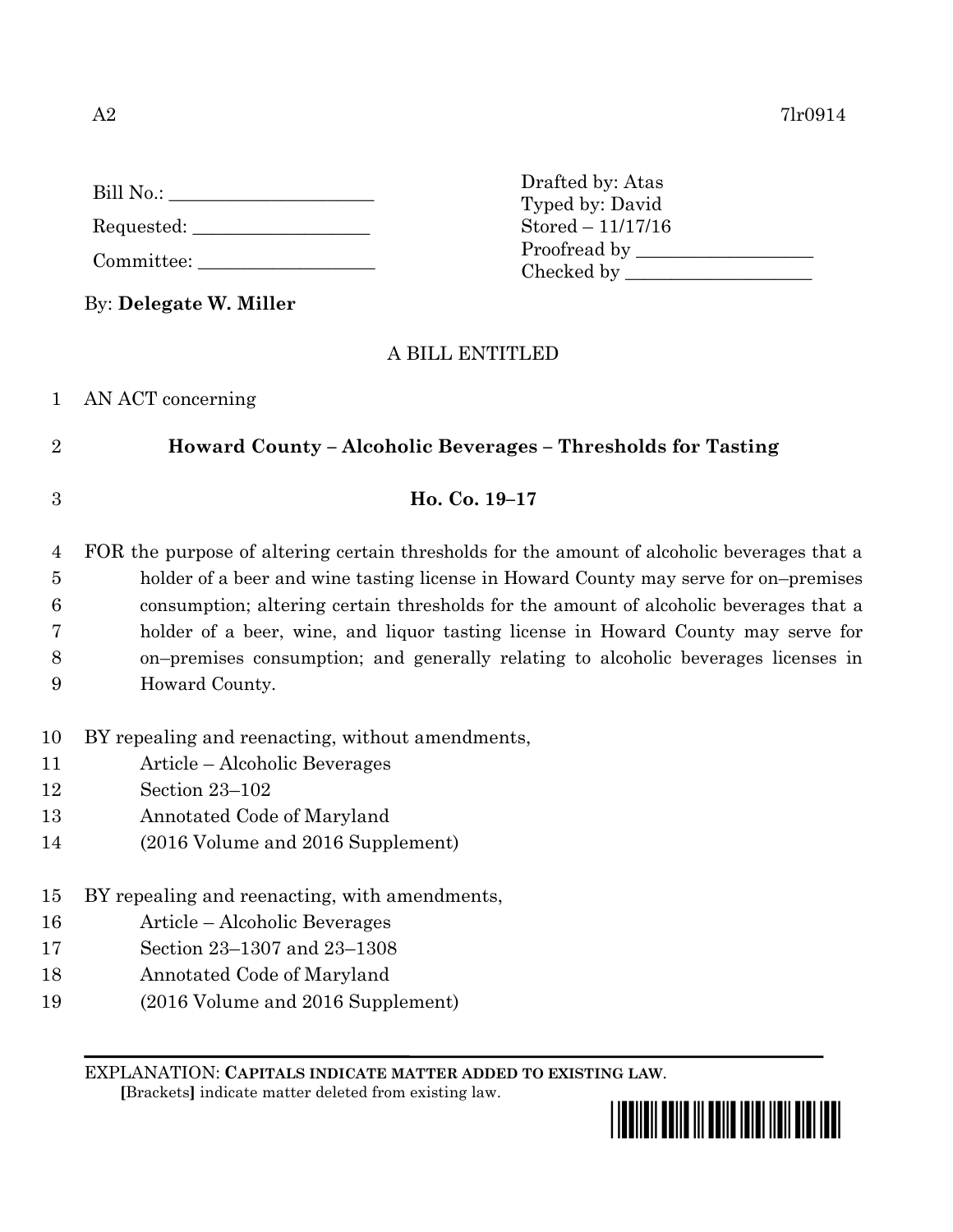7lr0914

| 1<br>$\overline{2}$ | SECTION 1. BE IT ENACTED BY THE GENERAL ASSEMBLY OF MARYLAND,<br>That the Laws of Maryland read as follows:                                    |                                                                                                                                                                           |  |
|---------------------|------------------------------------------------------------------------------------------------------------------------------------------------|---------------------------------------------------------------------------------------------------------------------------------------------------------------------------|--|
|                     |                                                                                                                                                |                                                                                                                                                                           |  |
| $\sqrt{3}$          | <b>Article - Alcoholic Beverages</b>                                                                                                           |                                                                                                                                                                           |  |
| 4                   | $23 - 102.$                                                                                                                                    |                                                                                                                                                                           |  |
| 5                   | This title applies only in Howard County.                                                                                                      |                                                                                                                                                                           |  |
| 6                   | $23 - 1307.$                                                                                                                                   |                                                                                                                                                                           |  |
| 7                   | (a)                                                                                                                                            | There is a beer and wine tasting (BWT) license.                                                                                                                           |  |
| 8<br>9              | The Board may issue the license to a holder of a Class A beer, wine, and liquor<br>(b)<br>(BWL) license or Class A beer and wine (BW) license. |                                                                                                                                                                           |  |
| 10<br>11            | $\left( \mathrm{c}\right)$<br>tasting, of:                                                                                                     | The license authorizes the holder to allow the on-premises consumption, for                                                                                               |  |
| 12                  |                                                                                                                                                | (1)<br>beer; or                                                                                                                                                           |  |
| 13                  |                                                                                                                                                | (2)<br>wine containing not more than 15.5% of alcohol by volume.                                                                                                          |  |
| 14                  | (d)                                                                                                                                            | A license holder may serve:                                                                                                                                               |  |
| 15<br>16            |                                                                                                                                                | wine in a quantity of not more than [1 ounce] 2 OUNCES from each<br>(1)<br>offering and not more than [4] 8 ounces from all offerings to an individual in a day; or       |  |
| 17<br>18            |                                                                                                                                                | beer in a quantity of not more than $\lceil 3 \rceil$ 6 ounces from each offering and<br>(2)<br>not more than [8] 16 ounces from all offerings to an individual in a day. |  |
| 19<br>20            | (e)<br>license fee is \$100.                                                                                                                   | In addition to the fee of any other alcoholic beverages license, the annual                                                                                               |  |
| 21                  | $23 - 1308.$                                                                                                                                   |                                                                                                                                                                           |  |
| 22                  | (a)                                                                                                                                            | There is a beer, wine, and liquor tasting (BWLT) license.                                                                                                                 |  |
|                     |                                                                                                                                                | $-2-$                                                                                                                                                                     |  |